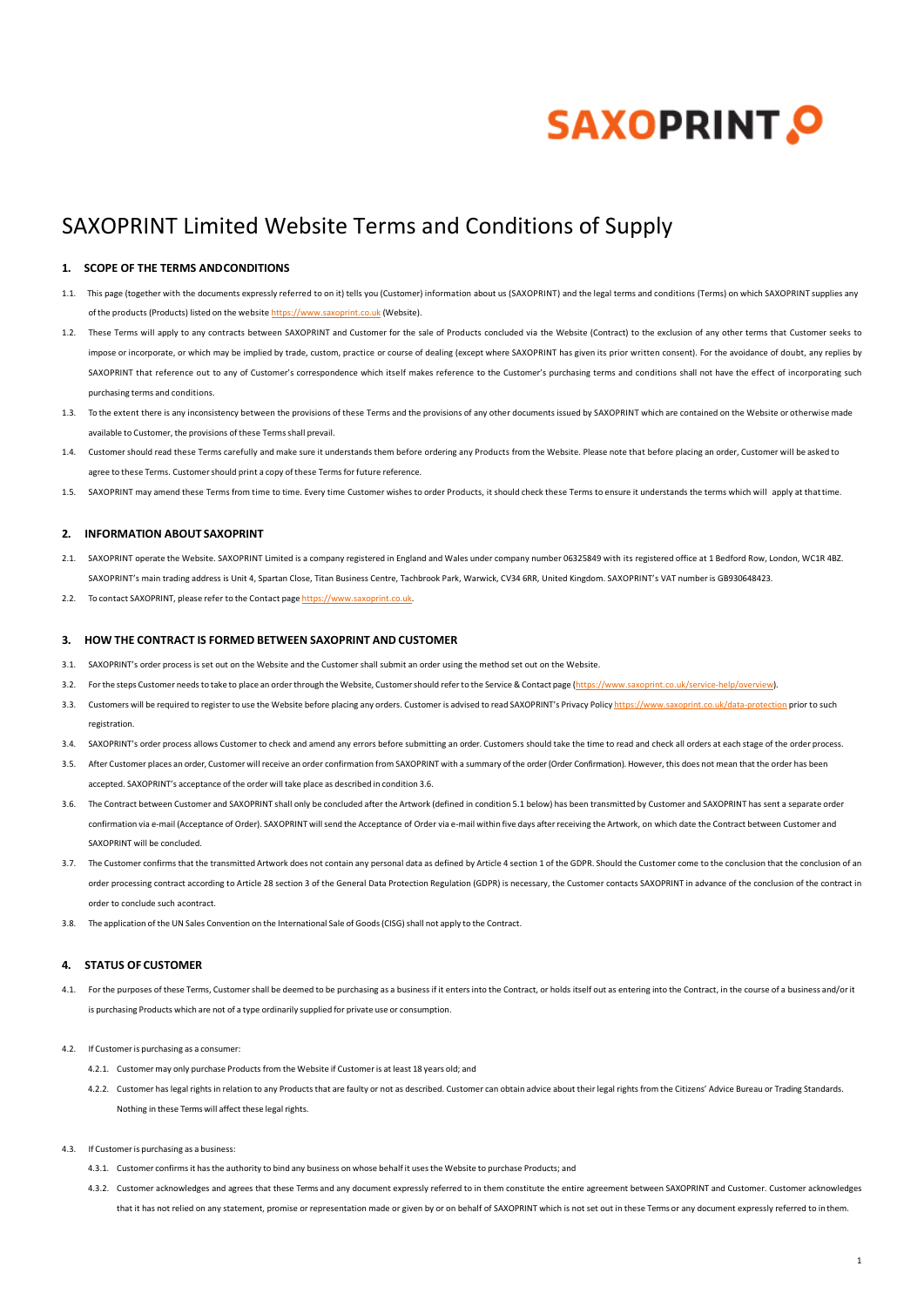#### **5. CONTENT OF THE ORDER AND PROOFREQUIREMENTS**

- 5.1. SAXOPRINT completes all orders solely on the basis of print data and information (Artwork) submitted by Customer. Customer must ensure it has read and understood its responsibilities contained in these Terms and which are set out in more detail on the Artwork guide <https://www.saxoprint.co.uk/service-help/artwork-instructions/attach-artwork> (Format Requirements).
- 5.2. Customer must check the Artwork carefully against the Format Requirements before submitting to SAXOPRINT. Except as otherwise set out in this condition 5, SAXOPRINT will not review any Artwork for compliance with the Format Requirements or otherwise for any typographical errors.
- 5.3. When SAXOPRINT has received the Artwork from Customer, SAXOPRINT will perform a 'Standard Artwork Check' on every order submitted by Customer. The extent to which SAXOPRINT checksthe Artwork is detailed on the FAQ page [\(https://www.saxoprint.co.uk/faq\).](https://www.saxoprint.co.uk/faq)
- 5.4. Where Customer has elected for SAXOPRINT to perform a 'Superior Artwork Check' and/or a 'Proof' on the Products, SAXOPRINT shall charge a fee forsuch service. The extent of the check to be performed on the Artwork, and the relevant fee forsuch services, isset out on the FAQ page [\(https://www.saxoprint.co.uk/faq\).](https://www.saxoprint.co.uk/faq)
- 5.5. Where SAXOPRINT has produced a Proof for Customer pursuant to performing a Superior Artwork Check or Proof on the Artwork, Customer acknowledges and accepts that such Proof is merely illustrative of the final Product to be produced by SAXOPRINT and SAXOPRINT shall have no liability to Customerforslight variationsin the final Product from the Proofsupplied and any non-compliance with the Format Requirements
- 5.6. If, when SAXOPRINT performs either the Standard Artwork Check or Superior Artwork Check, SAXOPRINT discovers that the Artwork supplied by Customer is defective or does not comply with the Format Requirements, SAXOPRINT will notify Customer and request Customer either provides corrected Artwork or permits SAXOPRINT to edit the Artwork to the extent necessary to comply with the Format Requirements before SAXOPRINT completes the order.
- 5.7. In the event that Customer notifies SAXOPRINT that it wishes to proceed with the order without correcting any defects in the Artwork or amending such Artwork so it complies with the Format uirements, Customer does so at its own risk and SAXOPRINT shall have no liability in this respect.
- 5.8. If additional costs arise due to the inaccuracy of the Artwork, these will be borne by the Customer.
- Where Customer has not submitted Artwork in CMYK mode in accordance with the Format Requirements, SAXOPRINT shall be entitled to convert the Artwork to ensure it complies with the Format Requirements. In these circumstances, the liability for any resulting colour deviations lies solely with the Customer. By transmitting the Artwork in any other mode than the specified CMYK mode, the Customer acknowledges and agrees that the conversion is carried out at Customer's own risk and SAXOPRINT shall not be liable for any alterations and/or changes to the Artwork arising from the conversion.
- 5.10. The Customer is advised that a creep effect may occur when folding brochures with a large number of pages because the middle sides are pushed outwards by the binding. To correct this effect, the outer sides must be trimmed down to achieve a uniform edge, meaning the middle pages will be shorted. To ensure elements close to the page edge such as page numbers, lines or other layout features are not cut off or end up too close to the edge of the page, SAXOPRINT carries out a minimal anamorphic (unproportional) scaling for the transmitted data in order to visually obtain an optimum print result for the contents. The Customer explicitly declares agreement with the adaptation of the print data and contents by SAXOPRINT with regard to scaling and cropping. Reference is made to the exclusion of liability for faulty print data as defined by the above regulations in Section 5.
- 5.11. For the avoidance of doubt, SAXOPRINT will not accept any responsibility or liability for any colour variations, irregularities or other defects whatsoever of the Products ordered by Customer which are caused as a result of Artwork not complying with the Format Requirements, including (but not limited to) graphics and images, colours and colour mode, cut, fonts and lines.
- 5.12. SAXOPRINT reserves the right to refuse any orders and/or terminate any Contracts where the transmitted Artwork contains representations and/or glorification of violence; discriminatory, insulting or libelous statements and/or representations with respect to race, sex, religion, sexual orientation or age; pornography as well as other illegal, unconstitutional or in particular criminal relevant contents or contents violating the rights of third parties.
- 5.13. After the Contract is formed, Customer shall only be entitled to make changes to the order in writing with the prior written agreement of SAXOPRINT provided Customer remains liable for any additional costs incurred by SAXOPRINT in making such changes.
- 5.14. SAXOPRINT has committed itselfto remaining neutral. Print orders with sponsoring are therefore not possible forthe following topics: political, religious/ideological,racist, gender biased, pro violence or similartopics. SAXOPRINT reservesthe right to change such print orders accordingly orto refuse or cancel them in accordance with Section 5.11.

# **6. RIGHTS OF REVOCATION AND EXCLUSIONS TO REVOCATION IN CONSUMER CONTRACTS**

6.1. Right of revocation for delivery of multiple goods not manufactured according to customerspecifications and delivered in multiple consignments

#### **Revocation policy**

You have the right to revoke this contract within 14 days without giving reasons.

The revocation period shall be 14 days from the day on which you or a third party nominated by you who is not the carrier took possession of the last goods.

To exercise your right of revocation, you must inform us

#### SAXOPRINT Limited

Unit 4, Spartan Close, Titan Business Centre, Tachbrook Park, Warwick, CV34 6RR, United Kingdom

Telephone: 020 3608 0777

e-mail[: service@saxoprint.co.uk](mailto:service@saxoprint.co.uk)

by means of a clear statement (e.g. a letter sent by post, fax or email etc.) regarding your decision to revoke this contract. You may us[e the Sample Revocation Form attached,](https://www.saxoprint.co.uk/Librarys/global/sxp/en_GB/download/withdrawalform.pdf) but this is not mandatory.

To observe the revocation period, it shall be sufficient for you to send the notification of the exercising of the right of revocation before the expiry of the revocation period.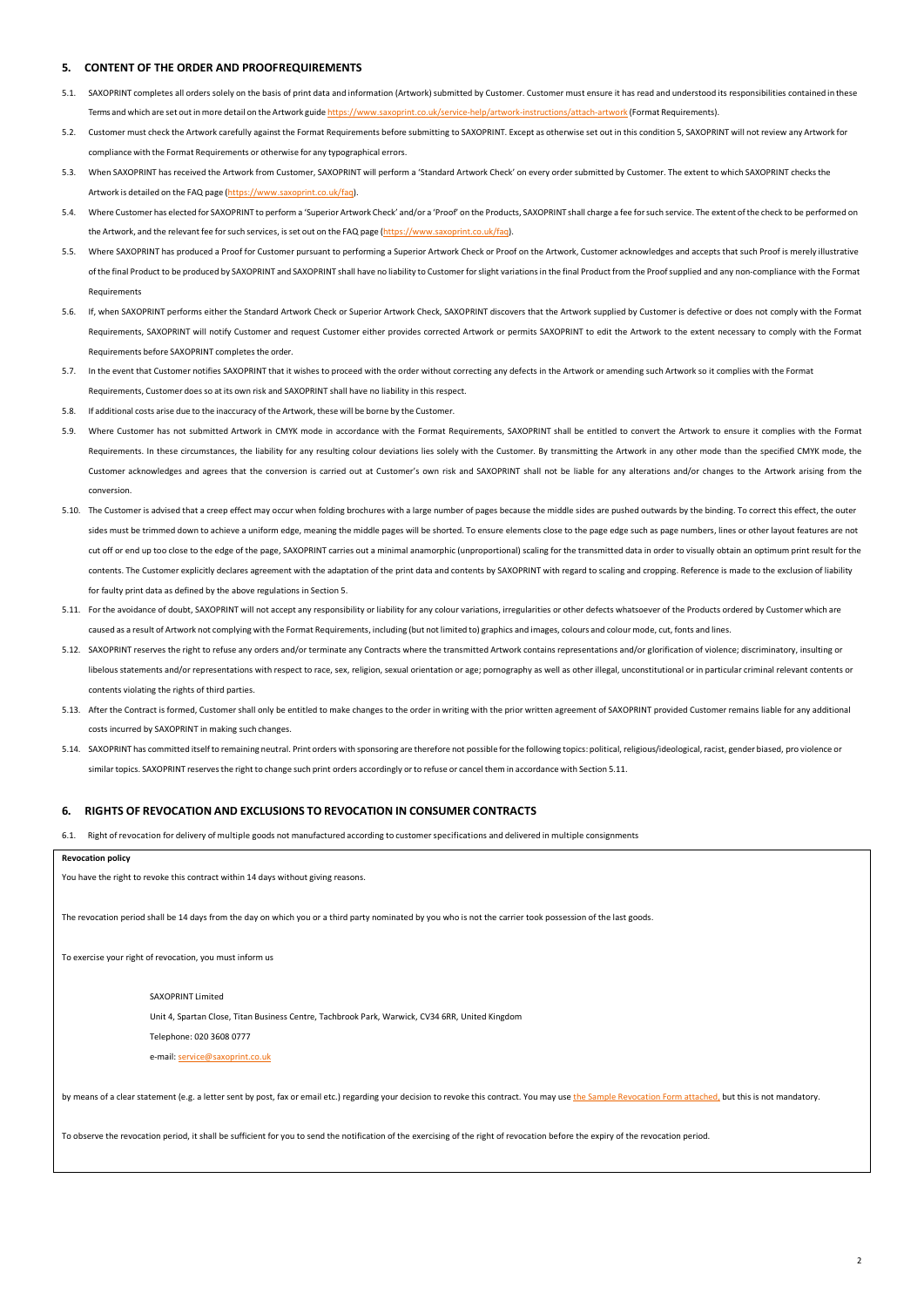#### **Consequences of revocation**

If you revoke this contract, we shall refund you all payments that we have received from you, including delivery costs (with the exception of the additional costs arising from the fact that you chose a type of delivery other than the reasonable standard delivery offered by us), immediately and no later than within 14 days of the date on which we received the notice of revocation of this contract. For this refund we will use the same payment method that you used for the transaction unless explicitly agreed otherwise with you. Under no circumstances will you be charged any bank charges for this repayment. We may withhold the repayment until we have received the goods back or until you have provided proof that you have sent the goods back, whichever is theearlier.

You must send back or transfer the goods immediately and, in all cases, no later than 14 days from the date on which you notify us of the revocation of this contract to SAXOPRINT Limited, Unit 4, Spartan Close, Titan Business Centre, Tachbrook Park, Warwick, CV34 6RR, United Kingdom. This deadline shall be considered met if you send the goods before the expiry of the period of 14 days. You shall bear the costs of returning the goods. You shall pay for any diminished value of the goods only if this diminished value is attributable to your handling of the goods in any way other than what is necessary to ascertain the quality, nature and functioning of these.

#### **Special note**

Your right of revocation shall expire prematurely if at your express request we start the execution of the contract before the expiry of the revocation period.

#### **End of revocation policy**

6.2. This right of revocation shall not apply for the delivery of goods that have been produced according to customer specifications.

The right of revocation shall not exist for distance sales contracts

for the supply of goods which are not prefabricated and the production of which is determined by an individual choice or decision of the consumer or which are clearly tailored to the personal needs of the consumer.

If the printed materials are produced via the SAXOPRINT website according to customer specifications, no legal right of revocation shall exist. No contractual right of revocation is granted.

#### **7. COMMUNICATION**

- 7.1. Applicable laws require that some of the information or communications SAXOPRINT send to Customer should be in permanent form and for this purpose, SAXOPRINT shall confirm such information to Customer by email, which Customer accepts is a permanent form of communication.
- 7.2. When registering to use the Website, Customer shall provide an e-mail address for communications between SAXOPRINT and Customer. Customer shall ensure such email address is valid and functioning. In particular, Customer shall ensure that the settings of the spam filter on its e-mail account allows the receipt by Customer of e-mails sent by SAXOPRINT.
- 7.3. In the case of Customers purchasing as a business:
	- 7.3.1. Customer acknowledges and agrees that this e-mail address shall be stored by SAXOPRINT and used in respect of any future orders received from the Customer until revoked or modified by the Customer in writing.
	- 7.3.2. any notice or communication sent by SAXOPRINT to Customer, or by Customer to SAXOPRINT will be deemed received and properly served (i) immediately when posted on the Website (ii) in the case of e-mails, 24 hours after an e-mail issent, or (iii) in the case of letter, three days after the date of posting.

#### **8. PRICE OF THE PRODUCTS AND DELIVERYCHARGES**

- 8.1. The price of the Products will be as quoted on the Website.
- 8.2. SAXOPRINT takes all reasonable care to ensure that the prices of Products are correct at the time when the relevant information was entered onto the Website. However, if SAXOPRINT discovers an error in the price of Products(s) ordered by Customer, condition 8.5 will apply.
- 8.3. Prices for the Products may change from time to time, but changes will not affect any order which SAXOPRINT has confirmed with an Order Confirmation or Acceptance of Order.
- 8.4. The price of the Products includes packaging and delivery charges.
- 8.5. The Website contains a large number of Products. It is always possible that, despite SAXOPRINT's best efforts, some of the Products on the Website may be incorrectly priced. If SAXOPRINT discover an error in the price of the Products Customer has ordered, SAXOPRINT will inform Customer of this error and SAXOPRINT will give Customer the option of continuing to purchase the Product at the correct price or cancelling the order. SAXOPRINT will not process Customer's order until it has received Customer's instructions. If SAXOPRINT is unable to contact Customer using the contact details Customer provided during the order process, SAXOPRINT will treat the order as cancelled and notify Customer in writing. If the pricing error is obvious and unmistakeable and could have reasonably been recognised by Customer as a mispricing, SAXOPRINT do not have to provide the Products to Customer at the incorrect (lower) price.
- 8.6. The Customer will be charged additionally for any subsequent changes requested by the Customer, including if this request results in machine downtime or additional production costs in the event of a complete or partial cancellation (except if the cancellation is pursuant to the consumer's rights under condition 6). Additional charges are also payable if Customer requests repeated samples due to a slight deviation from the template.
- 8.7. Any Superior Artwork Check or Proof that is ordered by Customershall be subject to an additional fee in accordance with condition 5.4 of these Terms.
- 8.8. If Customer obtains a quotation for Products from SAXOPRINT either by e-mail or through the Website, this does not constitute an offer by SAXOPRINT and shall only be valid for a period of 14 days from its date of issue. All quotations are subiect to the condition that the order details underlying the quotation at the time of issue remain unchanged, and Artwork to be received from Customer is received within one week of Customer placing the order.

#### **9. VAT**

- 9.1. The price of the Products automatically includes VAT (if any, which shall be at the sole discretion of SAXOPRINT) at the applicable current rate chargeable in the UK for the time being. However, if the rate of VAT changes between the date of the order and the date of delivery, SAXOPRINT will adjust the VAT payable by Customer, unless Customer has already paid for the Products in full before the change in VAT takes effect.
- 9.2. If Customer believes that the Product it has purchased should be zero rated for VAT purposes, Customer shall notify SAXOPRINT in writing immediately following receipt of the Order Confirmation and confirm the reasons for this. SAXOPRINT will investigate such claim and if it considers (acting reasonably) that such Product should be zero rated for VAT purposes, SAXOPRINT shall reimburse Customer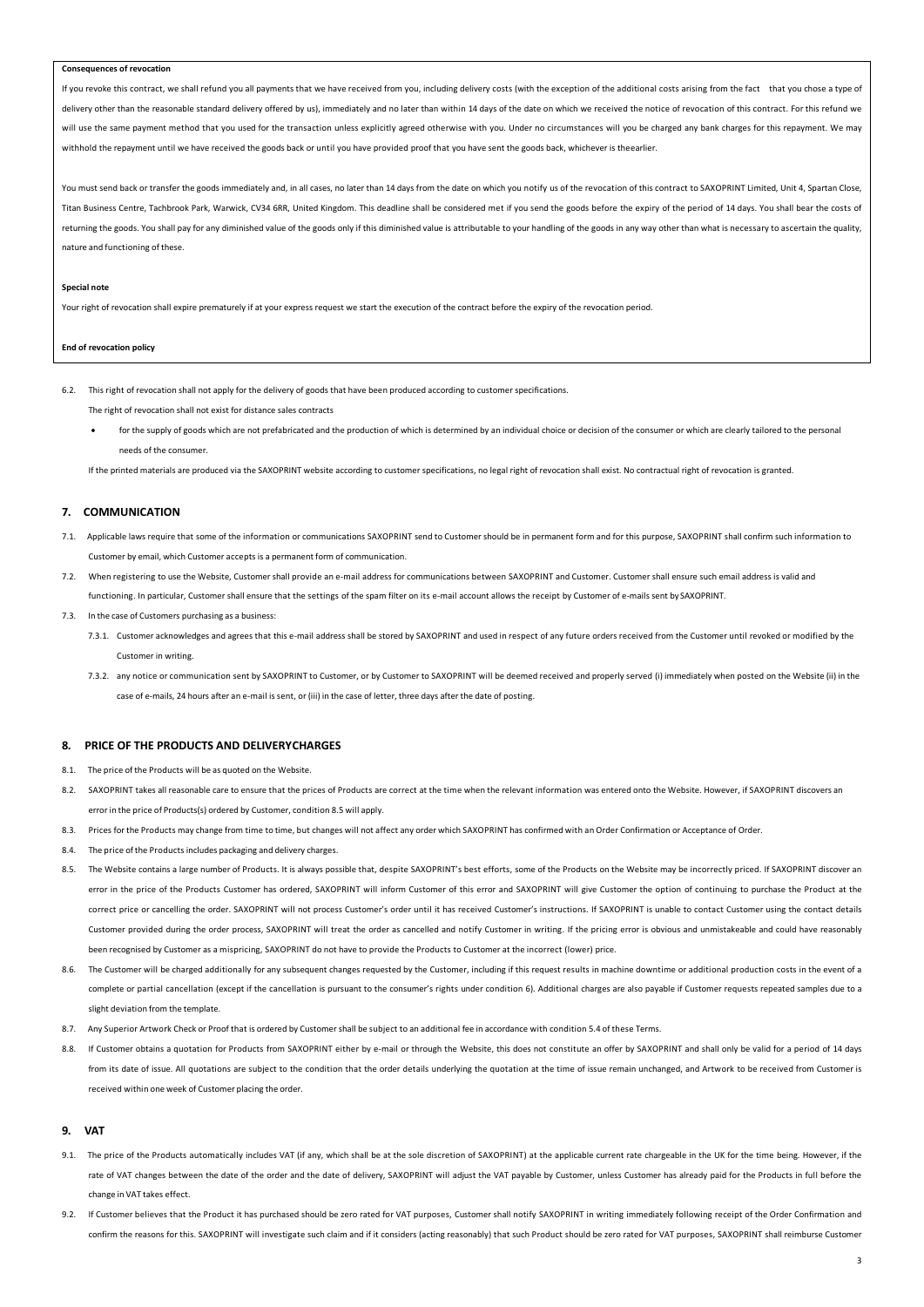for any overpayment made in respect of VAT.

- 9.3. Customers who are registered for VAT purposes must provide to SAXOPRINT a valid VAT registration number at the time of placing an order. SAXOPRINT is entitled to retain such information and apply this VAT registration number to any subsequent orders until SAXOPRINT is notified by Customer in writing that the VAT registration number is no longer valid.
- 9.4. If the foreign VAT registration number (VAT-ID) of the Customer cannot be verified with the Federal Central Tax Office, the order will be invoiced with VAT in the case of a cross-border delivery which is liable to tax on sales. The Costumer bears the risk of non-validation of the foreign VAT-ID, if this is due to circumstances for which SAXOPRINT is not responsible.
- 9.5. If the Customer has an order delivered to a country in which the Customer is not registered for tax purposes and consequently has no valid VAT ID for the country of destination, SAXOPRINT will issue an invoice showing the sales tax of the country of destination.

#### **10. PAYMENT**

- 10.1. Customer may pay for Products at the time of placing the order using a debit card or credit card, PAYPAL or Sofort Banking, or pay by bank transfer after placing an order. Customers should note that where payment is made by bank transfer after placing an order. SAXOPRINT shall not start production of the Products until payment has been received in full. If objectively justified, in particular in case of problems in the evaluation of the creditworthiness of the Customer, SAXOPRINT is entitled to withhold the goods until SAXOPRINT has received a confirmation of the proper initiation of the payment process.
- 10.2. No other payment methods or terms shall apply unless expressly agreed with SAXOPRINT in writing.
- 10.3. SAXOPRINT shall issue a separate invoice for each Product ordered by Customer.
- 10.4. If Customer does not make any payment due to SAXOPRINT by the due date for payment, SAXOPRINT may charge interest to Customer in the following amounts: 10.4.1. if Customer is purchasing as a consumer, interest may be charged on the overdue amount at the rate of 3% a year above the base lending rate of the Bank of England from time to time; or 10.4.2. if Customer is purchasing as a business, interest may be charged on the overdue amount at the rate of 9% above the base lending rate of the Bank of England from time to time.
- 10.5. Interest shall accrue on a daily basis from the due date until the date of actual payment of the overdue amount, whether before or after judgment. Customer must pay SAXOPRINT interest together with any overdue amount.
- 10.6. In the event that Customer makes a payment in error, it is the responsibility of Customer to notify SAXOPRINT and request SAXOPRINT to reimburse such sum. Subject to confirmation by SAXOPRINT that it has received such overpayment, SAXOPRINT shall reimburse the sum to Customer. Where the repayment of any such sum by SAXOPRINT is subject to an additional charge, SAXOPRINT shall be entitled to deduct the amount of any charge from the sum to be reimbursed.
- 10.7. Customer shall pay all amounts due under the Contract in full without any set-off, counterclaim, deduction or withholding.

# **11. CREDIT ASSESSMENT**

SAXOPRINT regularly checks the creditworthiness of existing customers when concluding contracts and in certain cases in which there is a justified interest. We therefore reserve the right to transmit personal data for checking the creditworthiness of the customer to the below-mentioned credit agencies in order to obtain and process information for credit assessment and, depending on the result, to enable invoice payment method in particular. You will also find further information at [https://www.saxoprint.co.uk/data-protection.](https://www.saxoprint.co.uk/data-protection)

# **12. DELIVERY**

- 12.1. Delivery times can be selected in the configuration page of the website and are individually calculated by SAXOPRINT. Delivery is free domicile and exclusively in the United Kingdom except the Channel ds, Gibraltar, Northern Ireland and the British Overseas Territories
- 12.2. SAXOPRINT will endeavour to deliver the Products as soon as possible after Customer's order has been accepted and SAXOPRINT has completed the production of the Products.
- 12.3. SAXOPRINT will advise the Customer of the estimated date of delivery of the Products, however Customer accepts that time is not of the essence in relation to any estimated dates given by SAXOPRINT.
- 12.4. For the avoidance of doubt, SAXOPRINT shall not commence production on the Products until it has received payment in full for the Products and it is in receipt of the final Artwork following the completion of any Standard Artwork Check, Superior Artwork Check or Proof. Payment and artwork must be submitted by 5:00 pm (2:00 pm for Overnight products) for that day to count as a workday. The delivery time is calculated starting with the acceptance of payment and artwork.
- 12.5. Delivery will be completed when SAXOPRINT delivers the Products to the address given by Customer during the order process. If Customer is purchasing as a business, delivery will be completed when SAXOPRINT delivers the Products to Customer's nominated carrier.
- 12.6. If Customer is not available at the delivery address, SAXOPRINT will leave a note that the Products have been returned to SAXOPRINT's premises and Customer must contact SAXOPRINT to rearrange delivery. In circumstances where SAXOPRINT has re-arranged delivery and Customer is not available at the delivery address on the agreed date and time to take delivery of the Products, SAXOPRINT shall be entitled (at its discretion) to charge Customer for any additional costs reasonably incurred by SAXOPRINT in attempting to re-deliver the Products.
- 12.7. The Products will be at the risk of the Customer from completion of delivery in accordance with condition 12.5. Customer shall only own the Products once SAXOPRINT has received payment in full for the Products.
- 12.8. Delivery of the Products shall be performed during normal business hours, being Monday to Friday 8am to 7pm.
- 12.9. The delivery of prospectuses takes place on disposable pallets; shipment tracking is not possible in this case.
- 12.10. SAXOPRINT may deliver the Products by instalments, which shall be invoiced and paid for separately. Each instalment shall constitute a separate Contract and SAXOPRINT shall pay the additional shipping charges relating to any subsequent instalments. Any delay in delivery or defect in an instalment shall not entitle Customer to cancel any other instalment.
- 12.11. Customer acknowledges and agrees (except in the case of a consumer) that it shall dispose of all transportation packaging unless otherwise agreed between the parties in writing. In any event, Customer shall not be entitled to return the transportation packaging except if the packaging is returned immediately after delivery of the Products and if the packaging is clean, free of debris and sorted according to the type of packaging.
- 12.12. Where Customer is purchasing as a business, Customer shall not be entitled to reject the Products if SAXOPRINT delivers up to and including 10% more or less than the quantity of Products ordered, but a pro rata adjustment shall be made to the order invoice on receipt of notice from Customer that the wrong quantity of Products was delivered. For deliveries from special paper orders less than 1,000 kg, the percentage increases to 20%, and for deliveries from special paper orders over 1,000 kg, the percentage is 15%.
- 12.13. For the avoidance of doubt, SAXOPRINT shall not be liable for any delay in delivery of the Products that is caused by an Event Outside the Control of SAXOPRINT or Customer's failure to provide SAXOPRINT with adequate delivery instructions or any other instructions that are relevant to the supply of the Products.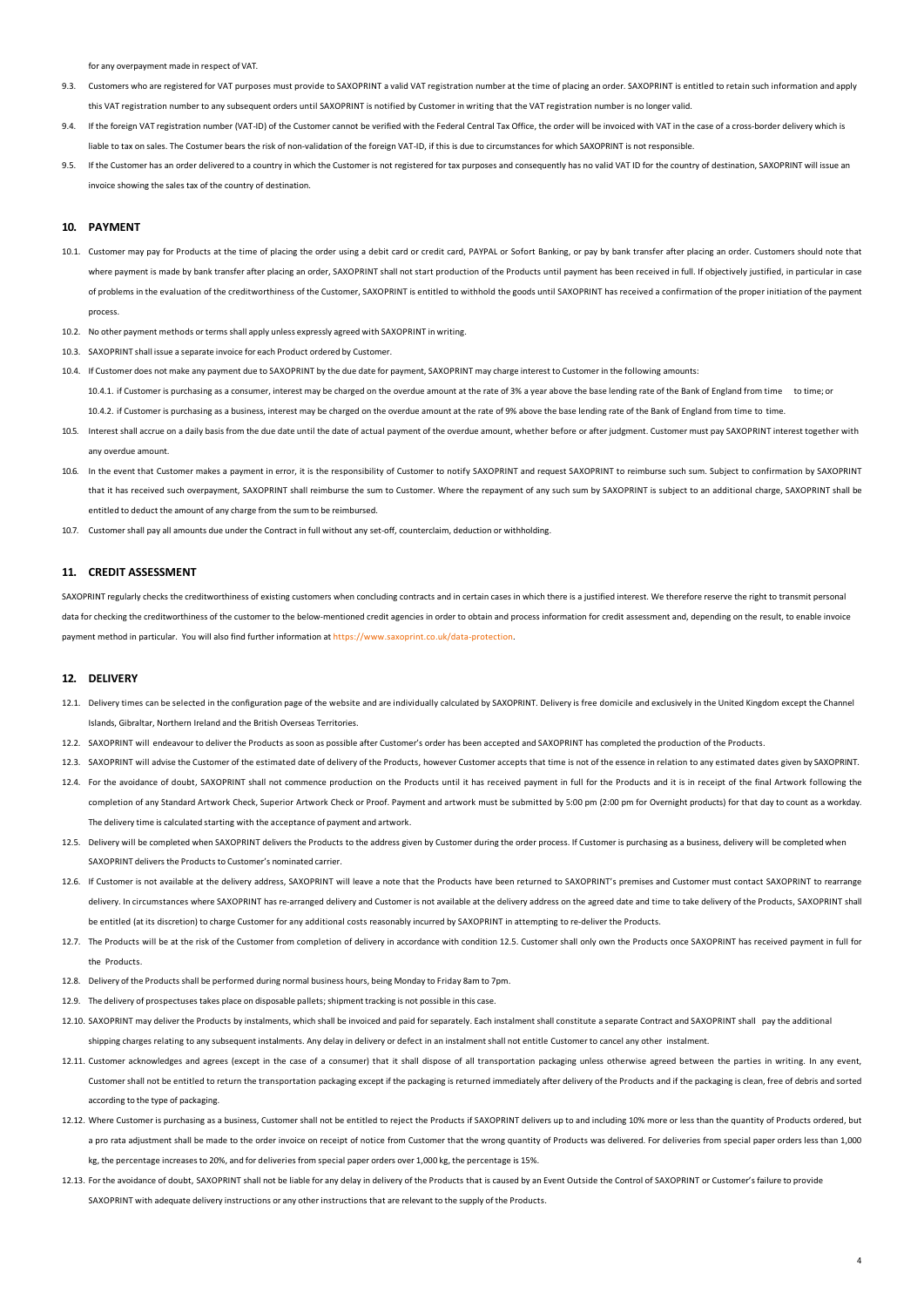#### **13. EVENT OUTSIDE THE CONTROL OFSAXOPRINT**

- 13.1. SAXOPRINT shall not be liable orresponsible for any failure to perform, or delay in performance of, any of its obligations under a Contract thatis caused by an Event Outside the Control of SAXOPRINT. An Event Outside the Control of SAXOPRINT is defined below in condition 13.2.
- 13.2. An Event Outside the Control of SAXOPRINT means any act or event beyond SAXOPRINT's reasonable control, including without limitation strikes, lock-outs or other industrial action by third parties, civil commotion, riot, invasion, terrorist attack or threat of terrorist attack, war (whether declared or not) or threat or preparation for war, fire, explosion, storm, flood, earthquake, subsidence, epidemic or other natural disaster, or failure of public or private telecommunications networks or impossibility of the use of railways, shipping, aircraft, motor transport or other means of public or privatetransport.
- 13.3. If an Event Outside the Control of SAXOPRINT takes place that affectsthe performance of SAXOPRINT s obligations under a Contract: 13.3.1. SAXOPRINT will notify Customer assoon as reasonably possible; and

13.3.2. SAXOPRINT's obligations under a Contract will be suspended and the time for performance of its obligations will be extended for the duration of the Event Outside the Control of SAXO- PRINT.

13.4. If the Event Outside the Control of SAXOPRINT extends beyond four weeks, Customer shall be entitled to cancel the Contract by providing written notice to SAXOPRINT. If the Customer opts to cancel, SAXOPRINT will refund the price the Customer has paid, less the charges reasonably and actually incurred by SAXOPRINT in providing the Products up to the date of the occurrence of the Event Outside the **Control** 

#### **14. WARRANTY**

- 14.1. Where Customer's Products arrive in a damaged or defective condition, or Customer claimsthe Products are not as described, Customer must notify SAXOPRINT immediately and, in any event, no later than 7 days following delivery of the Products. Subject to Customer giving SAXOPRINT a reasonable opportunity of examining such Products and Customer (if asked to do so by SAXOPRINT) returning such Products to SAXOPRINT at SAXOPRINT's cost, subject to condition 14.2, SAXOPRINT will provide a full refund of the price paid by Customerincluding return postage and packing.
- 14.2. If Customer returns any Products to SAXOPRINT and SAXOPRINT can prove they were not damaged or defective when Customer received them, or are as described, SAXOPRINT may send them back to Customer, claiming the cost of return postage and no refund shall be due to Customer.
- 14.3. Forthe avoidance of doubt, SAXOPRINT shall not be liable to accept any returned Productsfrom Customerin circumstances where the Product is based on Artwork produced by Customer which failsto comply with the Format Requirementsstipulated by SAXOPRINT or where the defect arises as a result of fair wear and tear, wilful damage, negligence or abnormal storage or working conditions.
- 14.4. The details communicated are not guaranteed characteristics but describe or characterise a specific service. Insofar as the Product can still be used for its contractually intended purpose, commercial deviations are permissible. Particularly in the case of coloured reproductions in all production processes including within products in the same order and within the same print run, small colour deviations are not defects. This also appliesto colour deviations on any order previously printed with SAXOPRINT. The same appliesto comparisons between other documents(e.g., digital proofs, colour proofs) and the final product. A certain orientation ofthe paper cannot be guaranteed. Due to production ormachinery, unavoidable minor differencesin cutting and folding tolerances may occur which do not entitle the customer a reprint or compensation. Material changes caused by age or environmental influences do not constitute a defect.
- 14.5. The specifications of the printing process are not binding. A certain printing processis not guaranteed and istherefore no reason for a complaint.
- 14.6. Any deliveries that are over orshort (up to 10%) of the ordered amount cannot be objected due to the insignificance of the deviation. This also applies if the service option to send the orderto multiple addresses is selected. The amount sent will be charged. For deliveries of customised paper products of less than 1,000 kg, the percentage increases to 20%, in all other cases, the percentage increases to 15 %. Deliveries to consumers are excepted hereof.

# **15. LIABILITY**

SAXOPRINT's liability if Customer is purchasing as a consumer

- 15.1. If SAXOPRINT fails to comply with these Terms, SAXOPRINT is responsible for any loss or damage suffered by Customer that is a foreseeable result of SAXOPRINT's breach of the Terms or SAXOPRINT's negligence. Loss or damage will be foreseeable if they are an obvious consequence of SAXOPRINT's breach or if they were contemplated by Customer and SAXOPRINT at the time the Contract was entered into.
- 15.2. SAXOPRINT does not in any way exclude or limit its liability for:
	- 15.2.1. death or personal injury caused by our negligence;

15.2.2. fraud or fraudulent misrepresentation;

- 15.2.3. any breach of the termsimplied by section 12 of the Sale of Goods Act 1979 (title and quiet possession);
- 15.2.4. any breach of the terms implied by section 13 to 15 of the Sale of Goods Act 1979 (description, satisfactory quality, fitness for purpose and samples); and
- 15.2.5. defective products underthe Consumer Protection Act 1987.

SAXOPRINT's liability if Customer is purchasing as a business

- 15.3. Nothing in these Terms limit or exclude SAXOPRINT's liability for:
	- 15.3.1. death or personal injury caused by our negligence;
	- 15.3.2. fraud or fraudulent misrepresentation;
	- 15.3.3. breach of the terms implied by section 12 of the Sale of Goods Act 1979 (title and quiet possession); or
	- 15.3.4. defective products under the Consumer Protection Act 1987.
- 15.4. Subject to condition 15.3, SAXOPRINT will under no circumstances whatever be liable to Customer, whether in contract, tort (including negligence), breach of statutory duty, or otherwise, arising under or in connection with the Contract for:

15.4.1. any loss of profits, sales, business, or revenue;

- 15.4.2. loss or corruption of data, information or software;
- 15.4.3. loss of business opportunity;
- 15.4.4. loss of anticipated savings;

15.4.5. loss of goodwill;

15.4.6. loss of agreements or contracts; or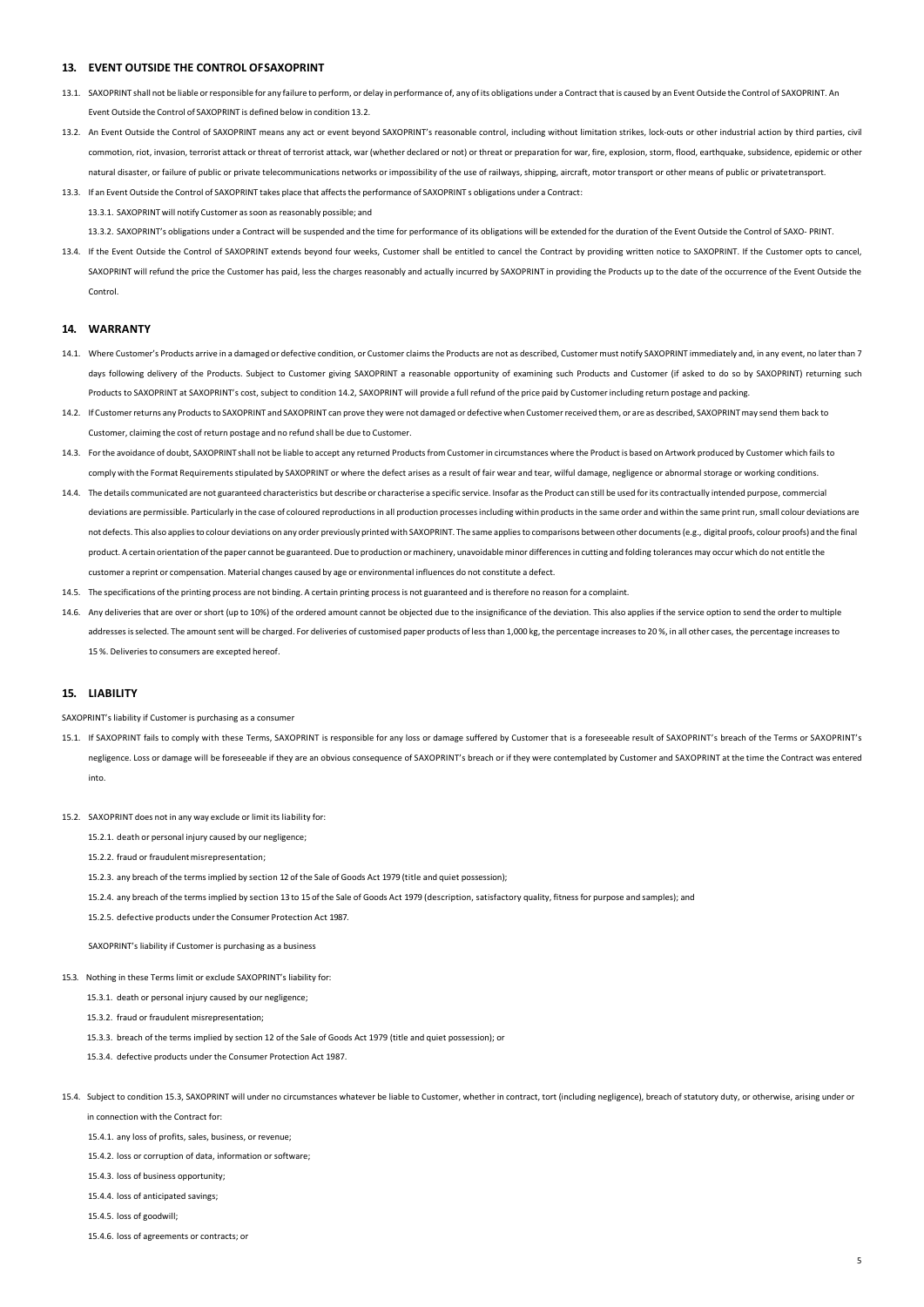15.4.7. any indirect or consequential loss.

- 15.5. Subject to condition 15.3 and condition 15.4, SAXOPRINT's total liability to any business Customer in respect of all other losses arising under or in connection with the Contract, whether in contract, tort (including negligence), breach ofstatutory duty, or otherwise, shall in no circumstances exceed 100% of the price of the Products.
- 15.6. Unless the Customer notifies SAXOPRINT in writing that he intends to make a claim in respect of an event, SAXOPRINT shall have no liability for that event. The notice period for an event shall start on the day on which the Customer became, or ought reasonably to have become, aware of the event having occurred and shall expire 6 months from that date. The notice must be in writing and must identify the vent and the grounds for the claim in reasonable detail.
- 15.7. Except as expressly stated in these Terms, SAXOPRINT does not give any representation, warranty or undertaking in relation to the Products. Any representation, condition or warranty which might be implied or incorporated into these Terms by statute, common law or otherwise is excluded to the fullest extent permitted by law. In particular, SAXOPRINT will not be responsible for ensuring that the Products are suitable for Customer's purposes.

#### **16. COMMUNICATIONS BETWEEN SAXOPRINT ANDCUSTOMER**

- 16.1. When these Terms refer to "in writing", this will include e-mail
- 16.2. If Customer is purchasing as aconsumer:
	- 16.2.1. To cancel a Contract in accordance with Customer's legal right to do so as set out in condition 6, Customer must contact SAXOPRINT in accordance with condition 6.3.

16.2.2. If Customer wishes to contact SAXOPRINT in writing for any other reason, Customer can send this to SAXOPRINT by e-mail or by pre-paid post to [SAXOPRINT Limited] at

(service@saxoprint.co.uk) or SAXOPRINT Limited, Unit 4, Spartan Close, Titan Business Centre, Tachbrook Park, Warwick, CV34 6RR, United Kingdom. Customer can always contact SAXOPRINT using the Customer Services telephone line.

16.2.3. If SAXOPRINT have to contact Customer or give Customer notice in writing, SAXOPRINT will do so by e-mail or by pre-paid post to the address Customer provided in the order.

16.3. If Customer is purchasing as a business, any notice given by Customer to SAXOPRINT, or by SAXOPRINT to Customer, will be deemed received and properly served immediately when posted on our Website, 24 hours after an e-mail is sent, or three days after the date of posting of any letter. In proving the service of any notice, it will be sufficient to prove, in the case of a letter, that such letter was properly addressed, stamped and placed in the post and, in the case of an e-mail, that such e-mail was sent to the specified e-mail address of the addressee. The provisions of this condition shall not apply to the service of any proceedings or other documents in any legal action.

#### **17. TERMINATION**

- 17.1. Without limiting any of SAXOPRINT'S rights, SAXOPRINT may terminate the Contract with immediate effect by giving written to the Customer which is purchasing a business, if the Customer: 17.1.1.commits a material breach of any term of the Contract and (if such a breach is remediable) fail to remedy that breach within 14 days of Customer being notified in writing to do so; 17.1.2.fails to pay any amount due under the Contract on the due date for payment;
	- 17.1.3.takes any step or action in connection with the Customer entering administration, provisional liquidation or any composition or arrangement with its creditors (other than in relation to a solvent restructuring), being wound up (whether voluntarily or by order of the court, unless for the purpose of a solvent restructuring), having a receiver appointed to any of the Customer's assets or ceasing to carry on business or, if the step or action is taken in another jurisdiction, in connection with any analogous procedure in the relevant jurisdiction;

17.1.4.suspends, threatens to suspend, ceases or threatens to cease to carry on all or a substantial part of its business; or

17.1.5.financial position deteriorates to such an extent that in SAXOPRINT'S opinion the Customer's capability to adequately fulfil its obligations under the Contract has been placed in jeopardy.

- 17.2. In the case of contract cancellation due to failure of the Customer to cooperate with SAXOPRINT, in particular due to non-sending of error-free artwork files after standard or superior data check and setting of a deadline or lack of print permission, SAXOPRINT is entitled to demand all costs incurred up to the cancellation from the Customer, in particular for the possibly commissioned extra service "superior data check" as well as for requested proofs. In addition, SAXOPRINT reserves the right to demand a compensation payment from the Customer. The Customer is permitted to prove that in the concrete case of SAXOPRINT, expenses or damages have not arisen or not to this extent. SAXOPRINT also remains permitted to prove in individual cases that a higher compensation is appropriate.
- 17.3. The Customer is entitled to cancel an order free of charge. This is possible as long as the production process has not yet been started on the part of SAXOPRINT (free cancellation period). The Customer can inform themselves about the status of the order and the possibility of cancelling the order free of charge at any time in their customer account. Costs for the possibly commissioned extra service "superior data check" as well as for requested proofs must also be reimbursed by the customer to the amount incurred.
- 17.4. SAXOPRINT is entitled to demand a compensation payment from the Customer if the Customer cancels the order after expiration of the free cancellation period. As soon as production starts (at the latest with the status "in process") the production process is irreversible, thus the service provided by SAXOPRINT is to be compensated to the amount of 97% of the order sum, plus any services already provided such as "superior data check" and/or proofs. The Customer is allowed to prove that in concrete cases, expenses or damages to SAXOPRINT have not arisen or not to this extent. Also SAXOPRINT remains permitted in individual cases to prove that a higher compensation is appropriate.

#### **18. PERSONAL DATA**

- 18.1. SAXOPRINT processes personal data in accordance with its Privacy Policy [\(https://www.saxoprint.co.uk/data-protection\).](https://www.saxoprint.co.uk/data-protection)
- 18.2. SAXOPRINT will use the personal information provided by Customer to:
	- 18.2.1. supply the Products;
	- 18.2.2. inform about similar Products that we provide, but you may stop receiving these at any time by contacting us;
	- 18.2.3. process the payment for such Products.
- 18.3. Save as set out in condition 18.4 and 12, SAXOPRINT does not pass any personal data to any other third party.
- 18.4. SAXOPRINT uses a trusted third party to store the personal data it collects. Further details about this processing are set out in the Privacy Policy [\(https://www.saxoprint.co.uk/](https://www.saxoprint.co.uk/data-protection) [data-protection\).](https://www.saxoprint.co.uk/data-protection)

6

# **19. DATA PROTECTION OFFICER**

If you have any questions or suggestions regarding the Privacy Policy, please contact SAXOPRINT's appointed Data Protection Officer.

e-mail: [privacy@saxoprint.com](mailto:privacy@saxoprint.com) Postal Address: SAXOPRINT